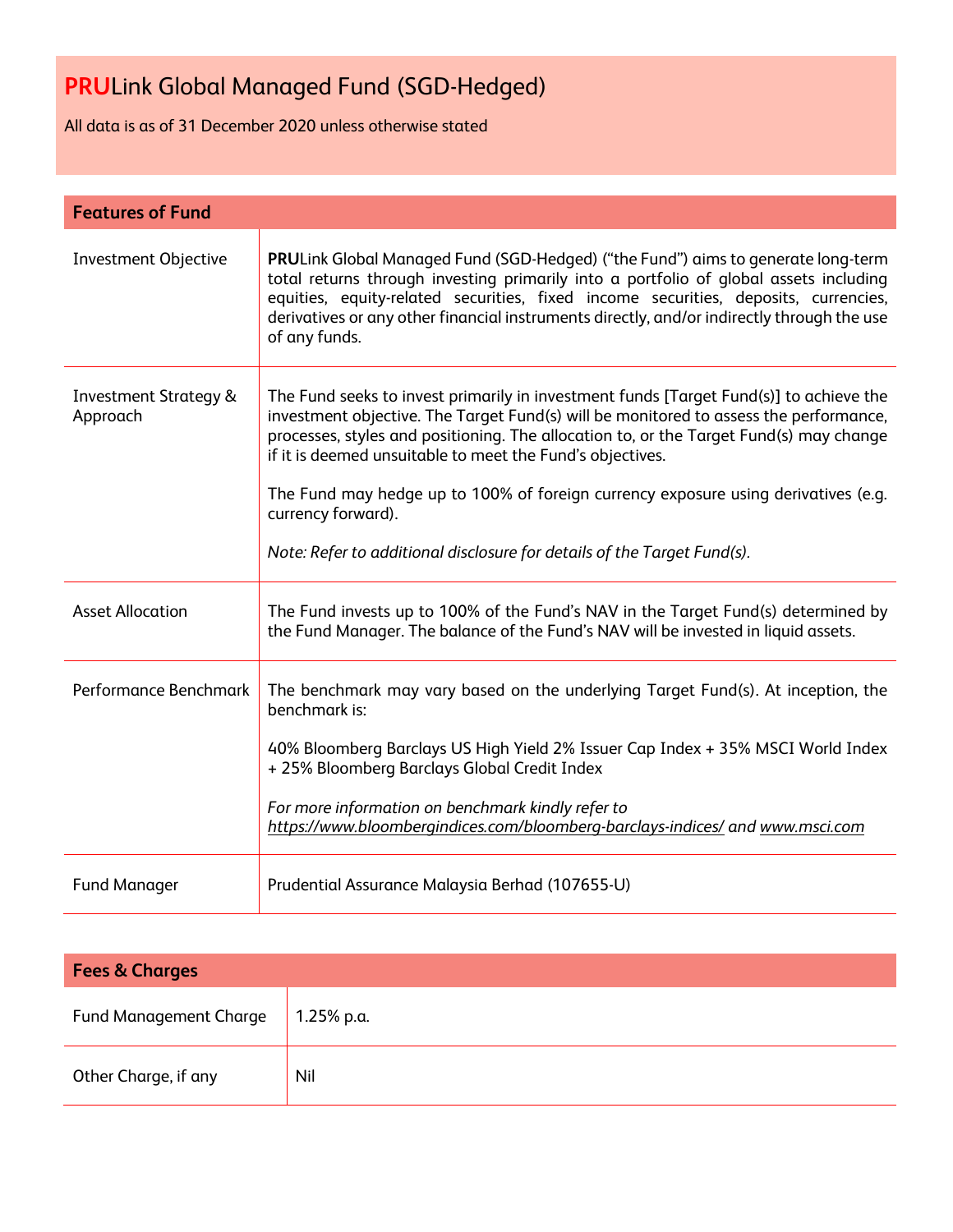All data is as of 31 December 2020 unless otherwise stated

# **Fund Performance**



## **Notice: The graphs are included for illustrative purposes only. Past performance of The Fund is not an indication of its future performance.**

| Year | <b>Actual Performance</b><br><b>PRULink Global Managed Fund (SGD-Hedged)</b> | <b>Benchmark</b><br>40% Bloomberg Barclays US High Yield 2%<br>Issuer Cap Index + 35% MSCI World Index +<br><b>25% Bloomberg Barclays Global Credit</b><br>Index |  |  |
|------|------------------------------------------------------------------------------|------------------------------------------------------------------------------------------------------------------------------------------------------------------|--|--|
| 2019 | $2.55\%$ <sup>*</sup>                                                        | $3.74\%$ *                                                                                                                                                       |  |  |
| 2020 | 1.83%                                                                        | 8.50%                                                                                                                                                            |  |  |

\*Fund Performance is from fund launch date until year end of the same year (non-annualised return).

*Sources: Lipper IM and Bloomberg, 31 December 2020*

Notice: Past performance is not an indication of its future performance. This is strictly the performance of the investment / underlying funds, and not the returns earned on the actual premiums paid of the investment-linked insurance product.

Basis of calculation of past performance:

$$
= \left(\frac{\text{Net Asset Value at the end of Year n}}{\text{Net Asset Value at the end of Year n} - 1}\right)\%
$$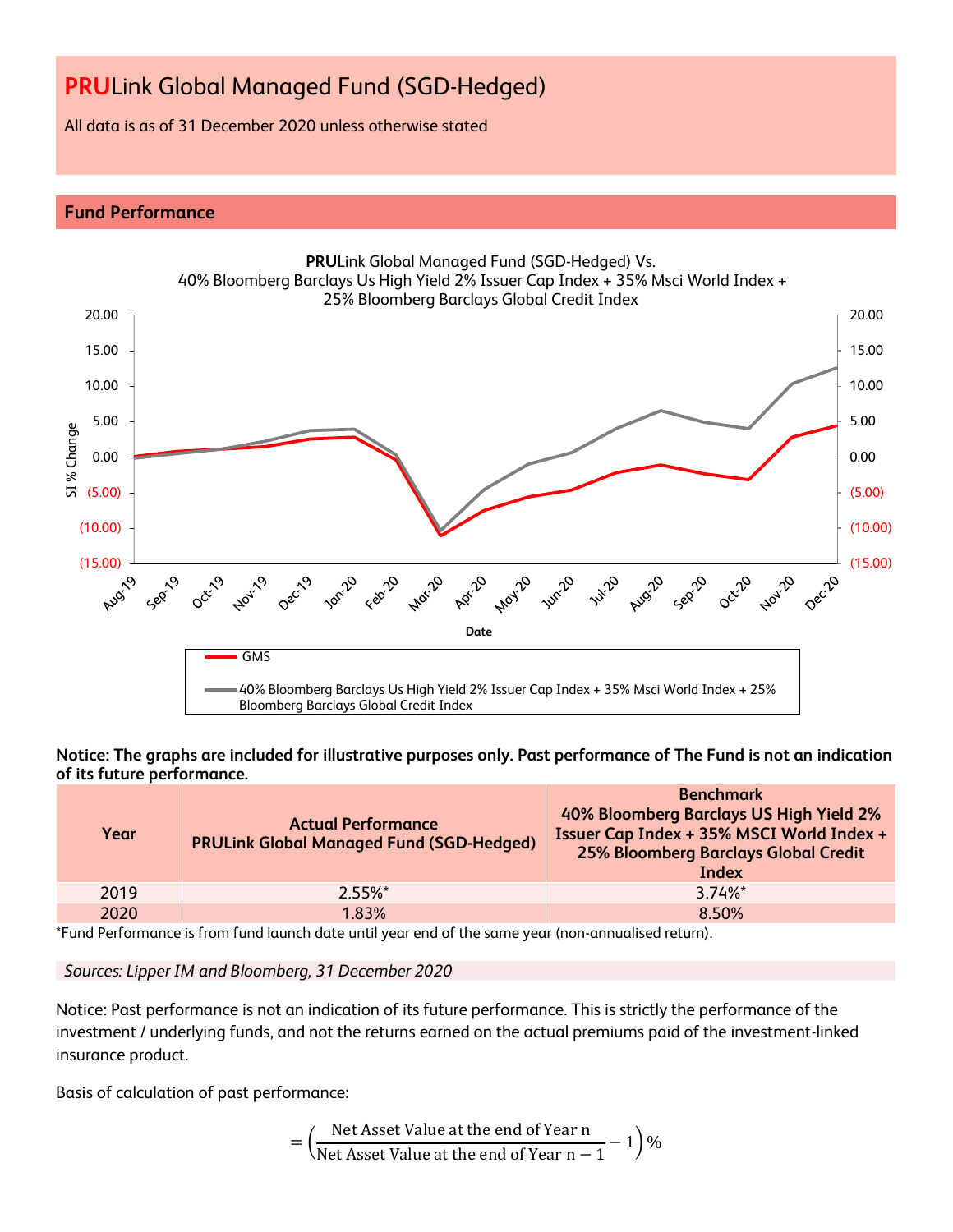All data is as of 31 December 2020 unless otherwise stated

# **Additional Disclosure for PRULink Global Managed Fund (SGD-Hedged)**

At inception, the Fund will invest into a SGD denominated Target Fund called JPMorgan Investment Funds – Global Income Fund A (acc) – SGD (hedged) ("Target Fund") which is managed by JPMorgan Asset Management (Europe) S.à r.l.

The Target Fund aims to deliver optimum risk adjusted income, with some level of capital growth. The Target Fund's benchmark is not meant to be a measure of relative returns; instead the benchmark is used as a measure of risk and an indication of the types of asset classes that the Target Fund is expected to invest in.

The Target Fund will primarily invest in a portfolio of income generating securities such as debt securities, equity securities and Real Estate Investment Trusts ("REITs"). Issuers of these securities may be located in any country, including emerging markets.

The Target Fund may invest in China A-Shares via the China-Hong Kong Stock Connect Programmes.

The Target Fund may also invest in other assets including, but not limited to, convertible securities and forward currency exchange contracts. The Target Fund may invest in below investment grade and unrated debt securities as well as in financial derivative instruments to achieve its investment objective. Such instruments may also be used for the purposes of hedging.

The fund performance for the underlying JPMorgan Investment Funds – Global Income Fund A (acc) – SGD (hedged) as at 31 December 2020 is as follows:

| Year                   | 2020  | 2019                   | 2018      | 2017  | 2016<br>16 | 2015   |
|------------------------|-------|------------------------|-----------|-------|------------|--------|
| Net I<br>: Pertormance | 2.50% | 21%<br>$\sim$<br>J.L I | 1%<br>5.4 | 8.25% | 6.98%      | 2.60%* |

\*Fund Performance is from fund launch date until year end of the same year (non-annualised return).

*Note: The above return is for the Target Fund (Class A, SGD Hedged) which is denominated in SGD.*

*Source: J.P. Morgan Asset Management, Morningstar, as at 31 December 2020*

Management fees may be charged at the Fund and/or Target Fund(s) level. Please note that you will be charged a maximum of 1.25% p.a., being the combined annual fund management charge at the Fund and Target Fund(s) levels. In addition, the Fund may incur hedging cost when derivatives (e.g. currency forward) are used for hedging purpose.

Target Fund(s) with investment strategies to invest in Exchange Traded Funds ("ETF") or other Collective Investment Schemes may incur additional expenses at the Target Fund(s) level which is taken as part of the investment strategy considerations to deliver the fund performance.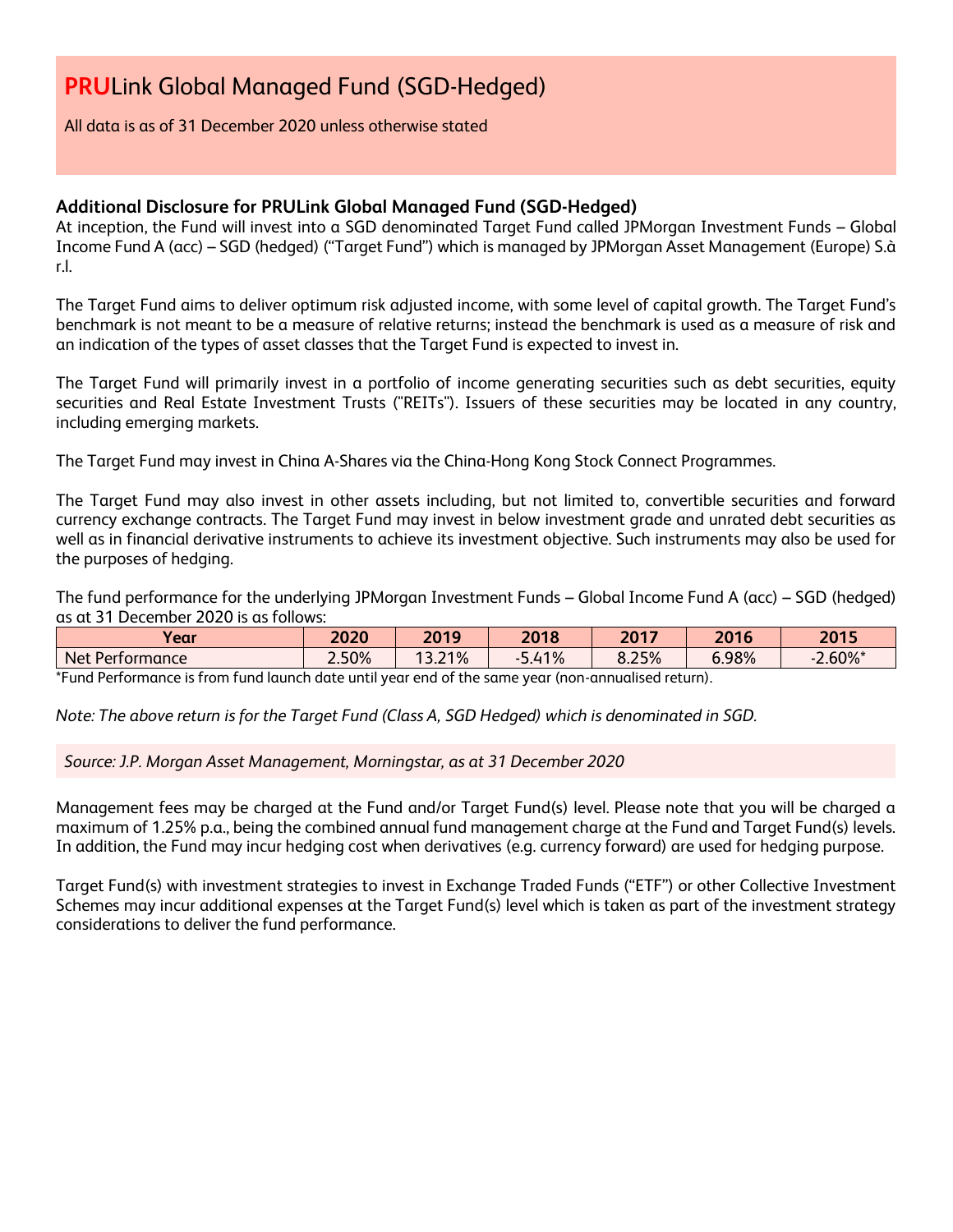All data is as of 31 December 2020 unless otherwise stated

# **Investment Risks for PRULink Global Managed Fund (SGD-Hedged)**

The Fund is subjected to investment risks including the possible loss of the principal amount invested. The value of the units may fall as well as rise. In addition, the Fund is subjected to specific risk including and not limiting to:

# **General Risks when Investing in the Fund**

## **Market Risk**

Market risk refers to potential losses that may arise from adverse changes in the market conditions. Market conditions are generally, affected by, amongst others, economic and political stability. If the market which the Fund invests in suffers a downturn or instability due to adverse economic or political conditions, this may adversely impact the market prices of the investments of the Fund.

## **Liquidity Risk**

Liquidity risk refers to two scenarios. The first scenario is where an investment cannot be sold due to unavailability of a buyer for that investment. The second scenario is where the investment is thinly traded. Should the investments in the Target Fund(s) be thinly traded, this may cause the Fund to dispose the investment at an unfavorable price in the market and may adversely affect investor's investment. This risk may be mitigated through stringent security selection process.

## **Inflation Risk**

This refers to the likelihood that an investor's investments do not keep pace with inflation, thus, resulting in the investor's decreasing purchasing power even though the investment in monetary terms may have increased.

## **Interest Rate Risk**

Interest rate risk is a general risk affecting conventional funds. This is so even though conventional funds only invest in investments that are in accordance with the mandate. The reason for this is because a high level of interest rates will inevitably affect corporate profits and this will have an impact on the value of both equity and debt securities. This risk is crucial in a bond fund since a bond portfolio management depends on forecasting interest rate movements. Prices of bonds move inversely to interest rate movements therefore as interest rates rise, the prices of bond decrease and vice versa. Furthermore, bonds with longer maturity and lower profit rates are more susceptible to interest rate movements.

## **Credit / Default Risk**

Bonds are subject to credit / default risk in the event that the issuer of the instrument is faced with financial difficulties, which may decrease their credit worthiness. This in turn may lead to a default in the payment of principal and interest.

## **Risk of Non-Compliance**

This risk arises from non-compliance with laws, rules and regulations, prescribed practices and the management company's internal policies and procedures, for example, due to oversight by the management company. Such noncompliance may force the management company to sell down securities of the Fund at a loss to rectify the noncompliance and in turn may adversely affect the value of investors' investment in the Fund. To mitigate this risk, the Fund Manager has put in place internal controls to ensure its continuous compliance with laws, rules and regulations, prescribed practices and the Fund Manager's internal policies and procedures.

## **Concentration Risk**

This is the risk of a fund focusing a greater portion of its assets in a smaller selection of investments. The fall in price of a particular equity and / or fixed income investment will have a greater impact on the funds and thus greater losses. This risk may be minimized by the manager conducting even more rigorous fundamental analysis before investing in each security.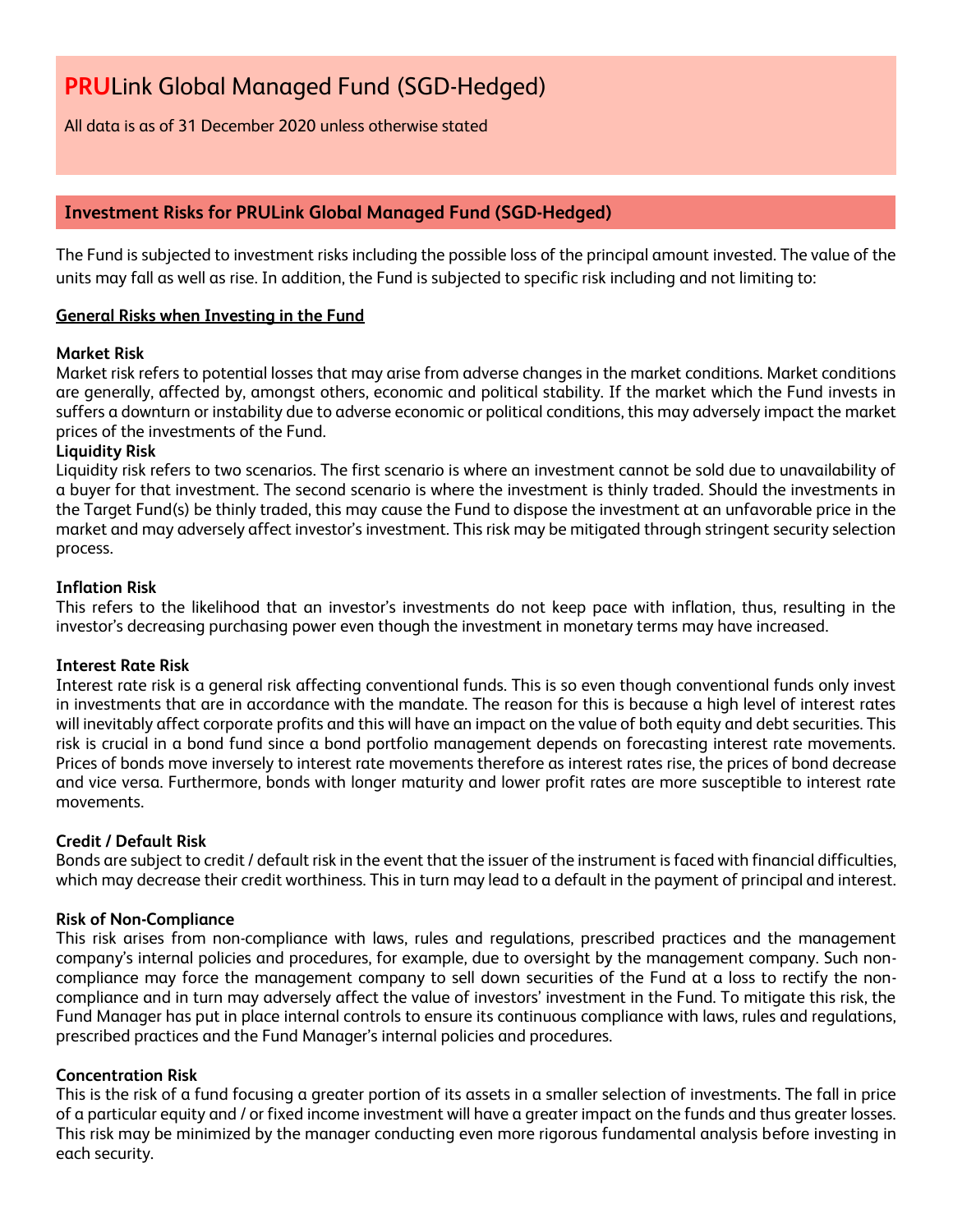All data is as of 31 December 2020 unless otherwise stated

## **Management Company Risk**

The performance of the Fund depends on the experience, expertise and knowledge of the management company. Should there be lack of any of the above qualities by the management company, it may adversely affect the performance of the Fund.

# **Currency Risk**

The Fund is denominated in SGD, while the Target Fund(s) may be denominated in other currencies. The performance of the Fund may be affected by movements in the exchange rate between the SGD and the Target Fund(s)'s denominated currency. Where applicable, a currency hedging instrument or a currency hedged class of the Target Fund(s) may be used to minimise currency risk.

## **Derivatives Risk**

Derivatives (e.g. currency forward) may potentially be used to hedge against any risk that may be derived from investing in the Target Fund(s), such as, but not limited to, currency risk. The Fund may hedge up to 100% of foreign currency exposure using derivatives (e.g. currency forward).

# **Portfolio Risk**

The Fund is intended for investors who can accept the risks associated with investing primarily in the securities of the type held in the Fund. Investments in equities will be subject to the risks associated with equity and equity-related securities, including fluctuations in market prices, adverse issuer or market information and the fact that equity and equity-related interests are subordinate in the right of payment to other corporate securities, including debt securities. Likewise, investments in fixed income securities will be subjected to the risks associated with debt securities including credit and interest rate risk, and the additional risks associated with high-yield debt securities, loan participations and derivative securities. In addition, investors should be aware of the risks associated with the active management techniques that are expected to be employed by the Fund.

# **Specific Risks when Investing in the Target Fund(s) or its Sub-Fund(s) (collectively to be known as "Target Fund(s)")**

## **Security Risk**

Adverse price movements of a particular security invested by the Target Fund(s) may adversely affect the Target Fund(s)'s net asset value. The Target Fund Manager(s) strives to mitigate the impact of a particular security risk through portfolio diversification, which will help spread the element of risk.

## **Fund Management of Target Fund(s) Risk**

While the Fund Manager will exercise due skill and care in selecting the Target Fund(s), it does not have control over the management of the Target Fund(s) and there is no guarantee that the investment objectives will be met. This may result in policyholders suffering losses in their investments in the Target Fund(s).

The Target Fund(s) may change its objectives and become inconsistent with the objective of the Fund. In such instances, the Fund Manager will replace the Target Fund(s) with another collective investment scheme which the Fund Manager considers to be more appropriate in meeting the objective of the Fund.

# **Errors in Calculation of the Net Asset Value of the Target Fund(s)'s Risk**

There is a possibility there are errors in calculation of the net asset value of the Target Fund(s). In the event such errors occur, the net asset value of the Target Fund(s) will be affected hence, the Target Fund(s) will comply with the rules set forth in the relevant regulatory provisions applicable to the Target Fund(s). Compensation, if any, paid by the Target Fund(s) (subject to the laws of the jurisdiction in which such Target Fund(s) is domiciled), will be credited to the Fund as and when compensation is received.

In view of the foregoing, policyholders must be aware that there are circumstances where neither the Target Fund(s) nor the Fund Manager will be bound to compensate final beneficial owners.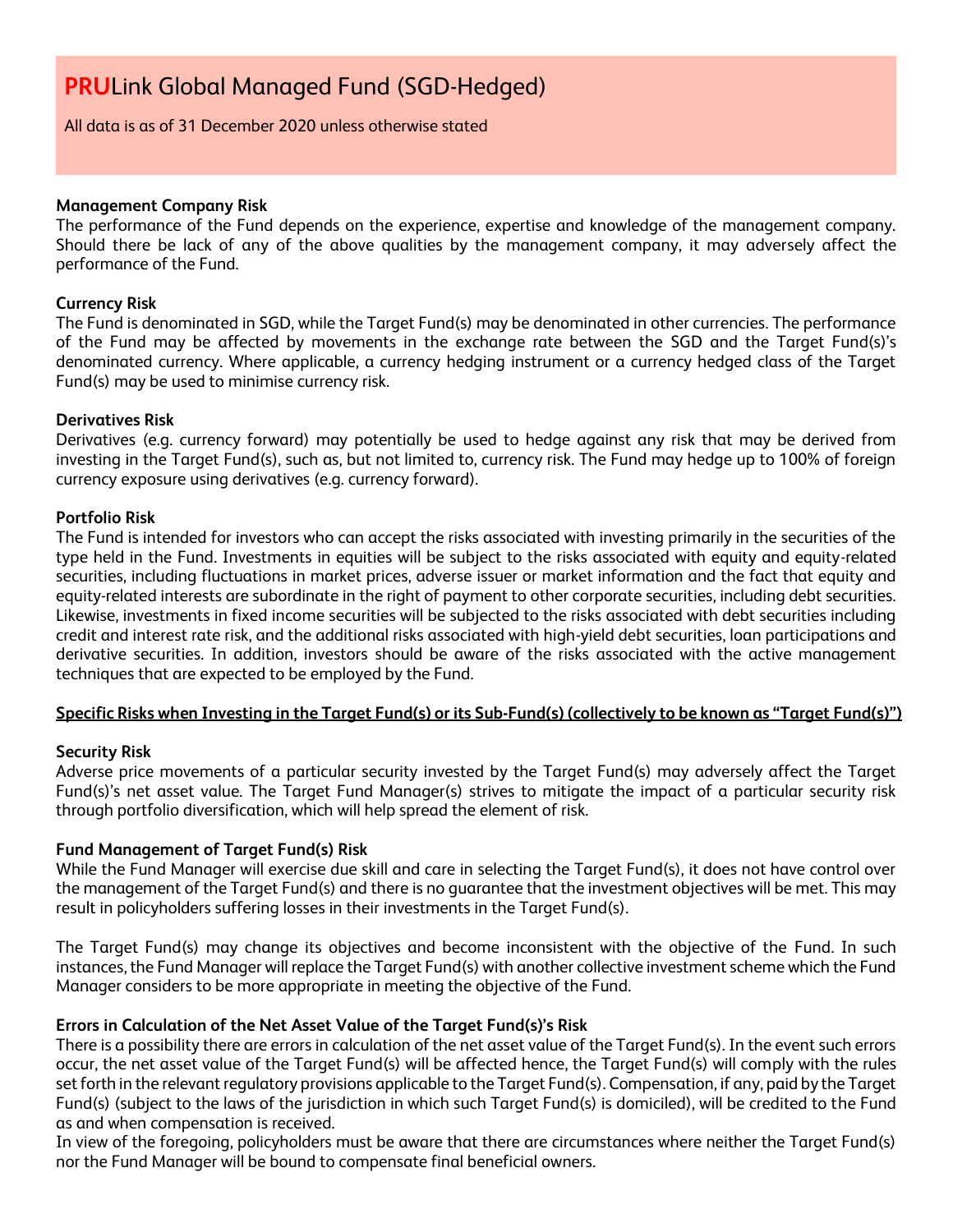All data is as of 31 December 2020 unless otherwise stated

# **Liquidity Risk**

Liquidity risk here refers to two scenarios. The first scenario is where the allocated liquidity of the Target Fund(s) is insufficient to meet redemption needs. The second scenario is where the Target Fund(s) is thinly traded. Should the investments in the Target Fund(s) be thinly traded, this may cause the Target Fund(s) to dispose the investment at an unfavorable price in the market and may adversely affect investors' investment. This risk may be mitigated through stringent security selection process.

# **Countries or Foreign Securities Risk**

This risk is associated with investments in securities listed or domiciled in countries other than the country of domicile. Any changes in the economic fundamentals, social and political stability, uncertainty or changes in countries' official currencies, currency movements and foreign investments policies in these countries may increase the volatility in asset values, liquidity and default risk which may have an impact on the prices of the securities that the Target Fund(s) invests in and consequently may affect the net asset value of the Target Fund(s).

Investments in certain markets may be restricted or controlled. In some countries, direct investments in securities may be prohibited and restricted due to regulatory requirements. These limitations may increase transaction costs and adversely affect a security's liquidity and the price in connection with the security.

The Target Fund Manager(s) will monitor and observe the developments in these countries where assets of the Target Fund(s) are allocated. In addition, the Target Fund Manager(s) will also employ a systematic investment process, which includes regular review, to manage and mitigate this risk.

## **Currency Risk**

The Target Fund(s)'s underlying investments may be denominated in their local currency, which may differ from the Target Fund(s)'s currency of denomination. The performance of the Target Fund(s) may be affected by movements in the exchange rate between the local currency of its underlying investments and the Target Fund(s)'s denominated currency.

# **Charges to Capital Risk**

The Target Fund(s)'s charges and expenses are taken from the capital, in whole or in part, resulting in possible constraint of capital growth.

## **Restrictions on Foreign Investment**

Some countries prohibit or impose substantial restrictions on investments by foreign entities. There may also be instances where a purchase order subsequently fails because the permissible allocation to foreign investors has been filled, depriving the Target Fund(s) of the ability to make its desired investment at the time.

## **Derivatives Risk**

The Target Fund Manager(s) may invest in derivatives which will be subject to risks. While the judicious use of derivatives by professional investment managers can be beneficial, derivatives involve risks different from, and, in some cases, greater than, the risks presented by more traditional securities investments. Some of the risks associated with derivatives are market risk, management risk, credit risk, liquidity risk and leverage risk. Investments in derivatives may require the deposit or initial margin and additional margin on short notice if the market moves against the investment positions. If no provision is made for the required margin within the prescribed time, the investment may be liquidated at a loss. Therefore, it is essential that such investments in derivatives are monitored closely.

The Target Fund Manager(s) has the necessary controls for investments in derivatives and have in place systems to monitor the derivative positions for the Target Fund(s). The Target Fund Manager(s) does not intend to use derivatives transactions for speculation or leverage but may use them for efficient portfolio management and/or risk management. Currency risk is simply one of the market risks which the fund will be exposed to and can be hedged using derivatives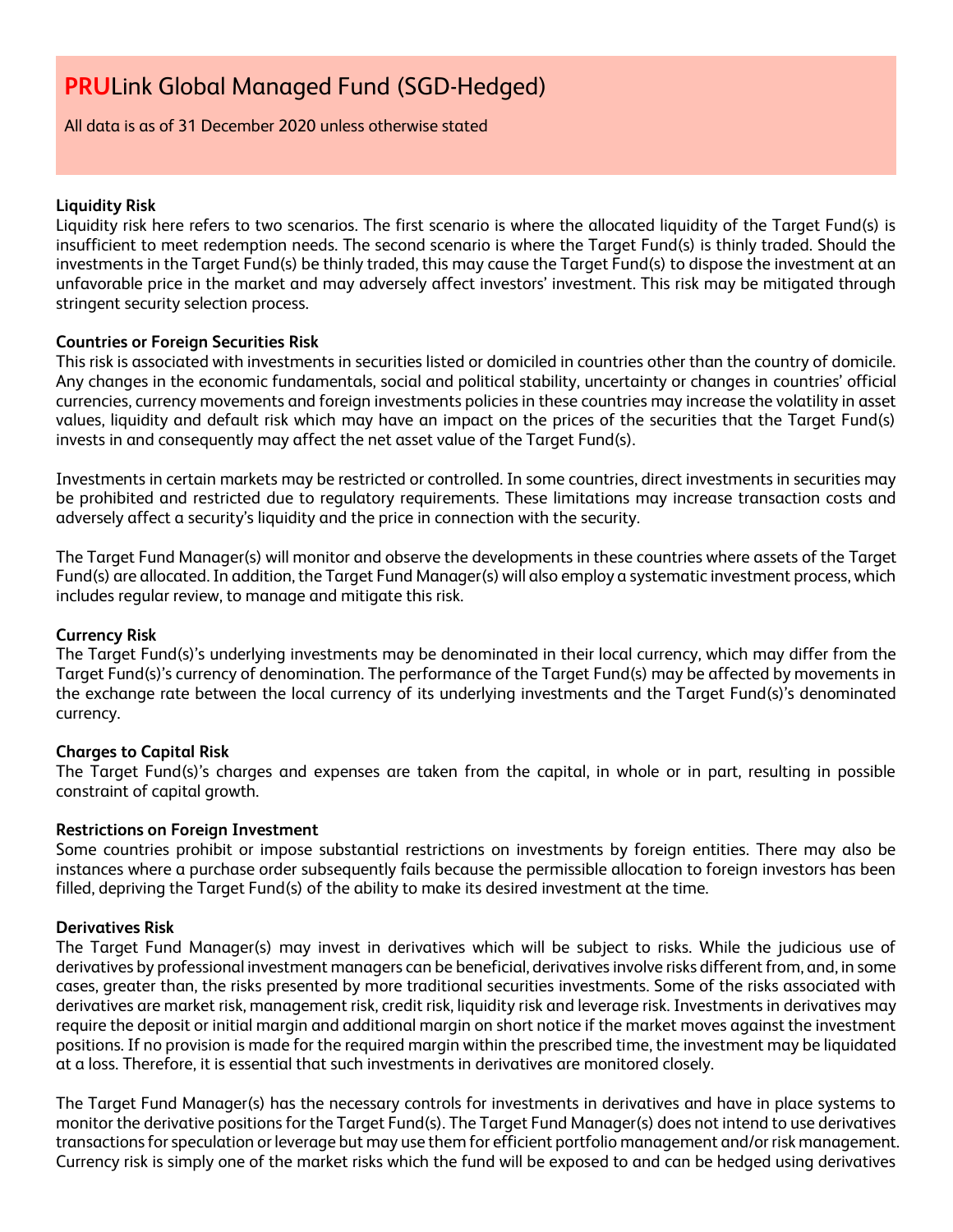All data is as of 31 December 2020 unless otherwise stated

such as FX forwards/futures. Often the underlying currency risk may be taken on as a result of buying an underlying equity or bond. If the Target Fund Manager(s) does not want to also take the currency risk associated with these underlying assets, the Target Fund(s) may use Forward Foreign Exchange contracts to hedge any currency risk derived from holdings of non-base currency positions. Essentially this use of currency forwards is to hedge currency risk in the Target Fund(s).

## **Risks Associated with Investments via Stock Connect**

The relevant rules and regulations on Stock Connect are subject to change which may have potential retrospective effect. The Stock Connect is subject to quota limitations. Where a suspension in the trading through the programme is effected, the Target Fund's ability to invest in China A Shares or access the PRC market through the programme will be adversely affected. In such event, the Target Fund's ability to achieve its investment objective could be negatively affected.

*The above should not be considered to be an exhausted list of the risks which potential policyholders should consider before investing in the Fund. Potential policyholders should be aware that an investment in the Fund may be exposed to other risks of exceptional nature from time to time.*

# **Risk Management**

## **Forecasting Risk**

Potential risks are taken into consideration in the process of sector allocation and stock selection based on analysis on various key factors such as economic conditions, liquidity, qualitative and quantitative aspects of the securities.

## **System Control**

Risk parameters are set internally for each fund, depending on client's risk profile. These risk parameters include limits of issuer bet, group issuer, sector rating and issue size of the securities held in the portfolio.

A front-end office system is in place to monitor portfolio risks, serving as an auto filter for any limitations or breaches.